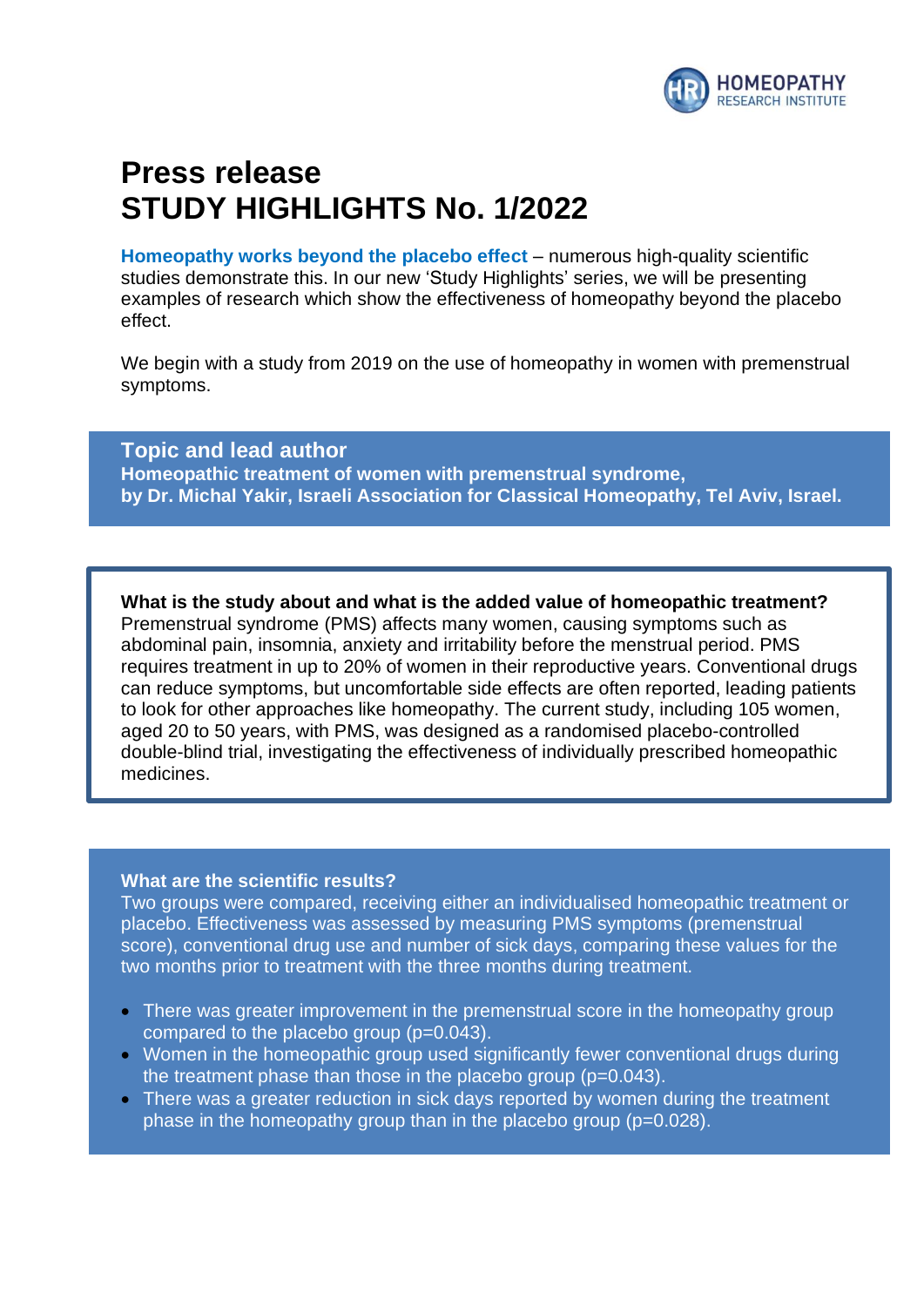

### **How was the study conducted?**

- This was a prospective, randomised, placebo-controlled, double-blind study.
- 105 women with PMS were enrolled in the study: 49 were randomised to receive individualised homeopathic remedies and 56 to receive placebo. The results were analysed for 96 patients: 43 in the homeopathy group and 53 in the placebo group.
- As symptoms of PMS vary, different homeopathic medicines are needed for different individuals. The so-called "symptom cluster approach" was therefore used: women received one of 14 possible homeopathic prescriptions according to their symptoms, as identified via completion of a questionnaire.
- Only women whose symptoms matched the symptom profile of one of the 14 preselected homeopathic medicines were included.
- The Moos Modified Daily Menstrual Distress Questionnaire (MQD) was used as a daily diary, where women scored the severity of symptoms, use of conventional medication and number of sick days.
- Women were monitored for 2 menstrual cycles prior to treatment, then for three months during treatment.

### **How do the authors classify the results?**

The significant improvement of the premenstrual symptoms in women treated with homeopathy is an important finding of this study, with possible economical and sociological implications considering the high number of women who suffer from PMS. Also, the significant reduction in the use of conventional medication and in the number of sick days is an important and meaningful improvement in general quality of life for affected women.

### **What is the added value of the study?**

The symptom cluster approach tackles one of the major challenges in clinical research in homeopathy: finding a prescribing method which can be easily reproduced in future trials, yet also correctly tailors prescriptions to the symptoms of individual patients, as is required for this form of homeopathic treatment to be effective.

### **Where were the results published?**

Yakir M, Klein-Laansma CT, Kreitler S, Brzezinski A, Oberbaum M, Vithoulkas G, Bentwich Z. A placebo-controlled double-blind randomized trial with individualized homeopathic treatment using a symptom cluster approach in women with premenstrual syndrome. Homeopathy 2019;108:256-269.